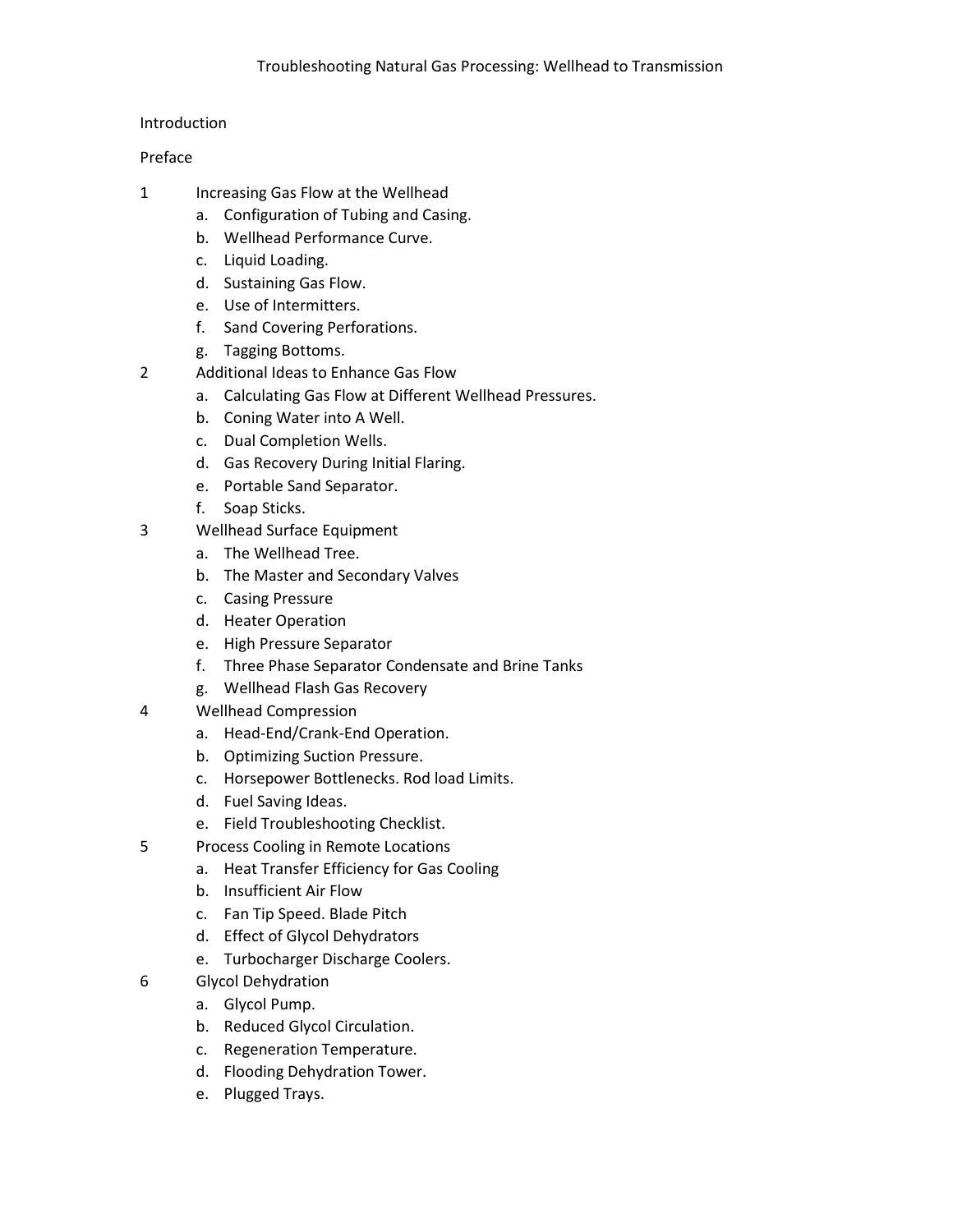- f. Effect of Temperature and Pressure.
- g. Selecting Dehydration Trays.
- h. Overheating Glycol.
- i. External Glycol Stripper.
- j. Di-, Tri-, or Tetra-Glycol?
- 7 Reciprocating Compressors
	- a. Lost Compressor Horsepower.
	- b. Unloader Failures.
	- c. Cylinder Temperature.
	- d. Beta Scans and the Carnot Cycle.
	- e. Efficiency.
	- f. Starting Volumetric Clearance.
	- g. Valve Losses.
	- h. Excessive Rod Loading.
- 8 Reciprocating Engines
	- a. Cylinder Exhaust Temperature.
	- b. Vibration Analyzer.
	- c. Turbochargers.
	- d. Beta Scans and The Otto Cycle.
	- e. Engine Efficiency.
- 9 Loss in Centrifugal Compressor Capacity
	- a. Compression Horsepower versus delta T. Labyrinth Seal Leakage.
	- b. Rotor Fouling.
	- c. Split Shaft Gas Turbine Drive.
	- d. Salt Deposits.
	- e. Dew Point Solid Deposits.
	- f. Anti-Surge Control.
- 10 Gas Turbine Driven Centrifugal Compressors
	- a. Exhaust Temperature Limits
	- b. Compressor versus Gas Properties
	- c. Rotor Fouling
	- d. Driver Efficiency.
- 11 Light Hydrocarbon Distillation
	- a. Control Problems.
	- b. Flooding.
	- c. Tower Delta P.
	- d. Liquid Level Causes Flooding.
	- e. Temperature Survey.
	- f. Foaming.
	- g. Expanding Tray Capacity and Efficiency.
	- h. Tray Damage.
- 12 Amine Regeneration and Scrubbing
	- a. Dirty Amine.
	- b. Foaming.